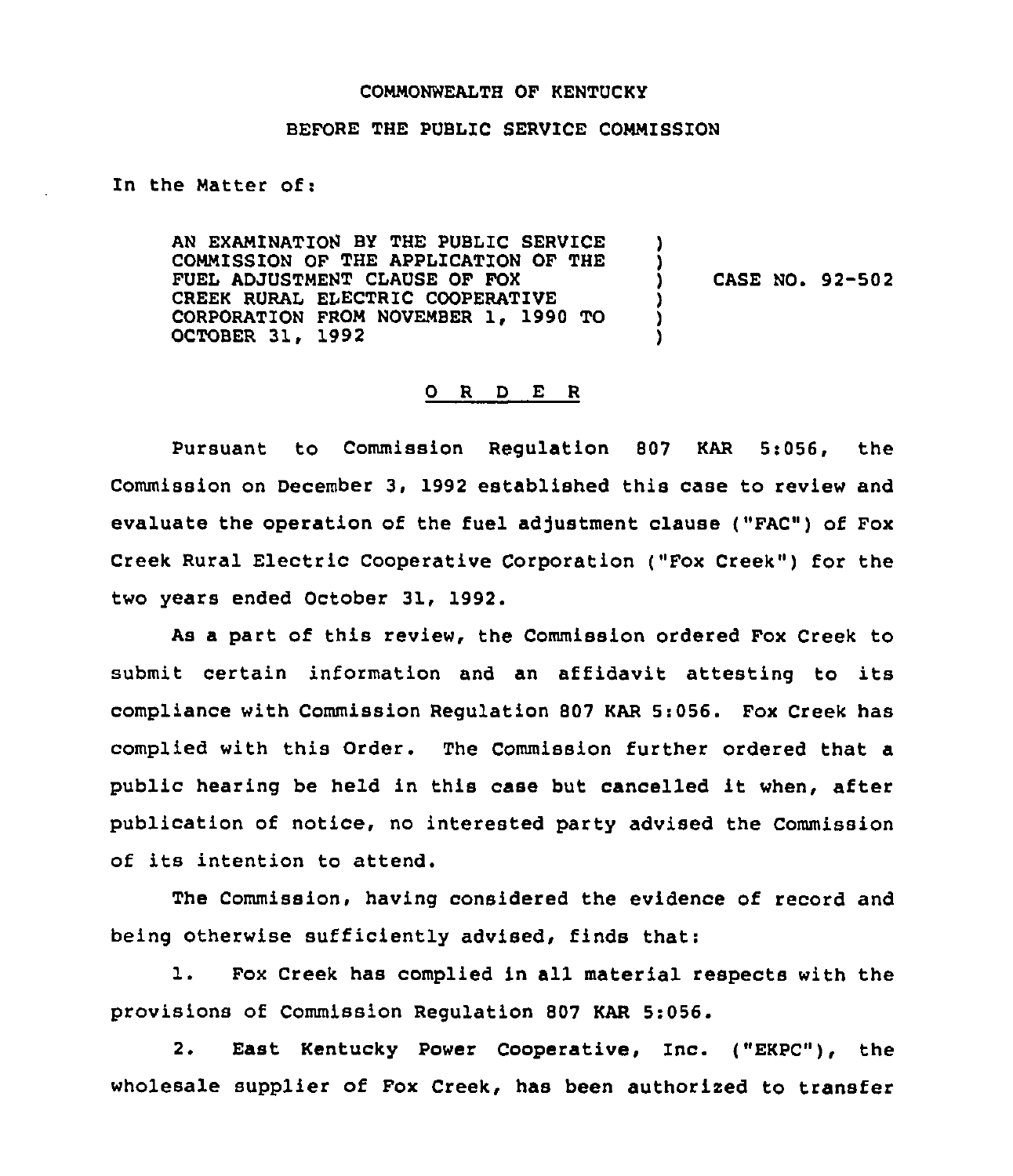(roll-in) a 0.31 mills per Kwh decrease in its base fuel cost to its base rates.'.

 $3.$ Fox Creek should be authorized to transfer (roll-in) a 0.33 mills per Kwh decrease in its base fuel costs to its base rates to reflect, as adjusted for line loss, the transfer of a 0.31 mills per Kwh decrease in EKPC's base rates and this can best be accomplished by a negative energy adder to each Kwh sold.

4. The rates and charges in Appendix A, attached hereto and incorporated herein, are fair, just, and reasonable, and reflect the transfer of fuel costs from the FAC to the base rate.

IT IS THEREFORE ORDERED that:

1. The charges and credits applied by Fox Creek through the FAC for the period from November 1, 1990 to October 31, 1992 be and they hereby are approved.

2. Fox Creek be and it hereby is authorized to transfer to base rates those fuel costs (as adjusted for line-loss) rolled-in by EKPC from its FAC to its base rates.

3. The rates in Appendix <sup>A</sup> are approved for service rendered by Fox Creek on and after May 1, 1993.

4. Within 30 days of the date of this Order, Fox Creek shall file with the Commission revised tariff sheets setting out the rates approved herein.

 $\mathbf{1}$ Case No. 92-491, An Examination by the Public Service Commission of the Application of the Fuel Adjustment Clause of East Kentucky Power Cooperative, Inc. From November 1, 1990 to October 31, 1992.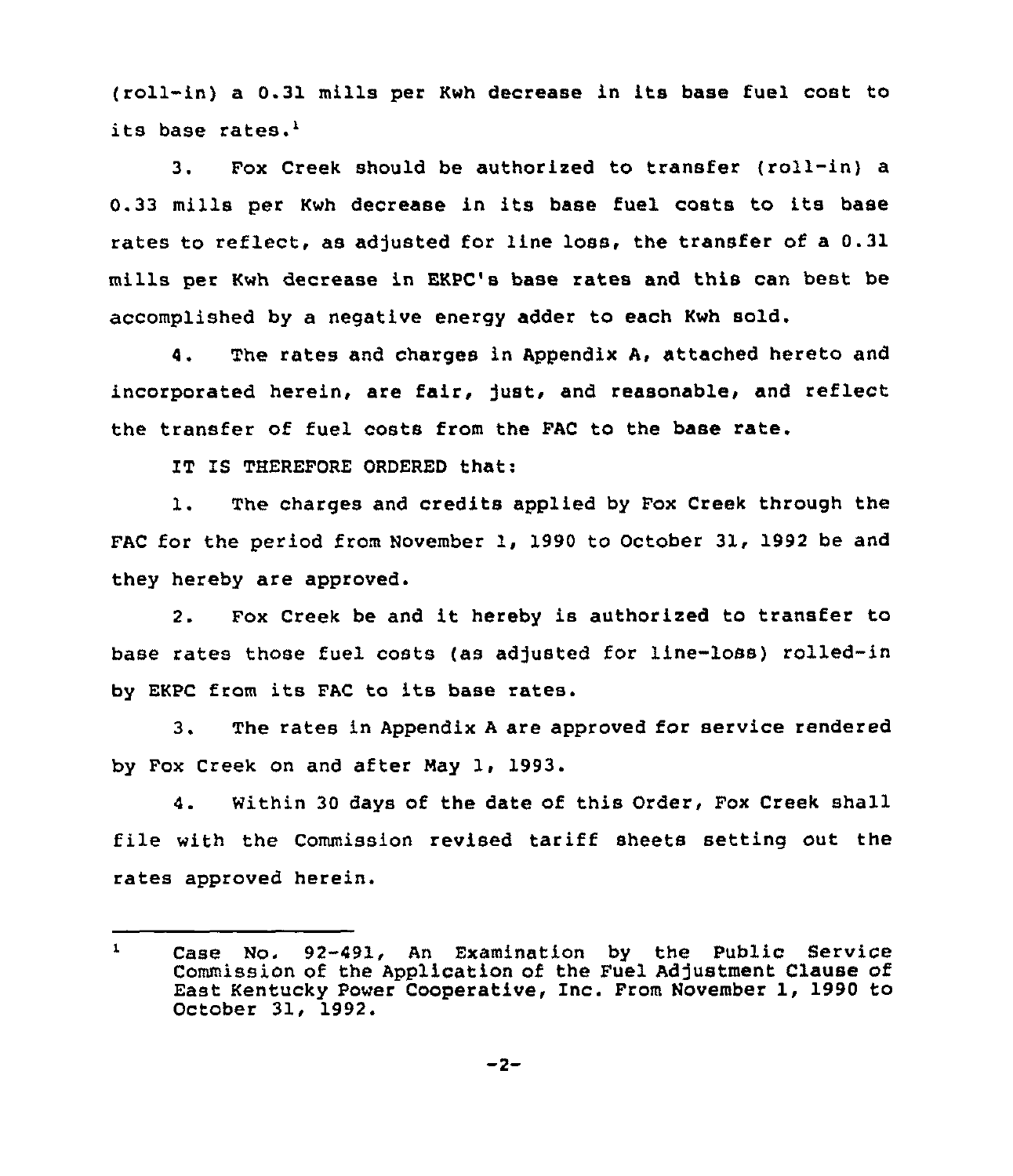Done at Frankfort, kentucky, this 5th day of April, 1993.

PUBLIC SERVICE COMMISSION

 $J$  class Chairman

Bahea VICE Chairman

ATTEST:

ill,

Executive Director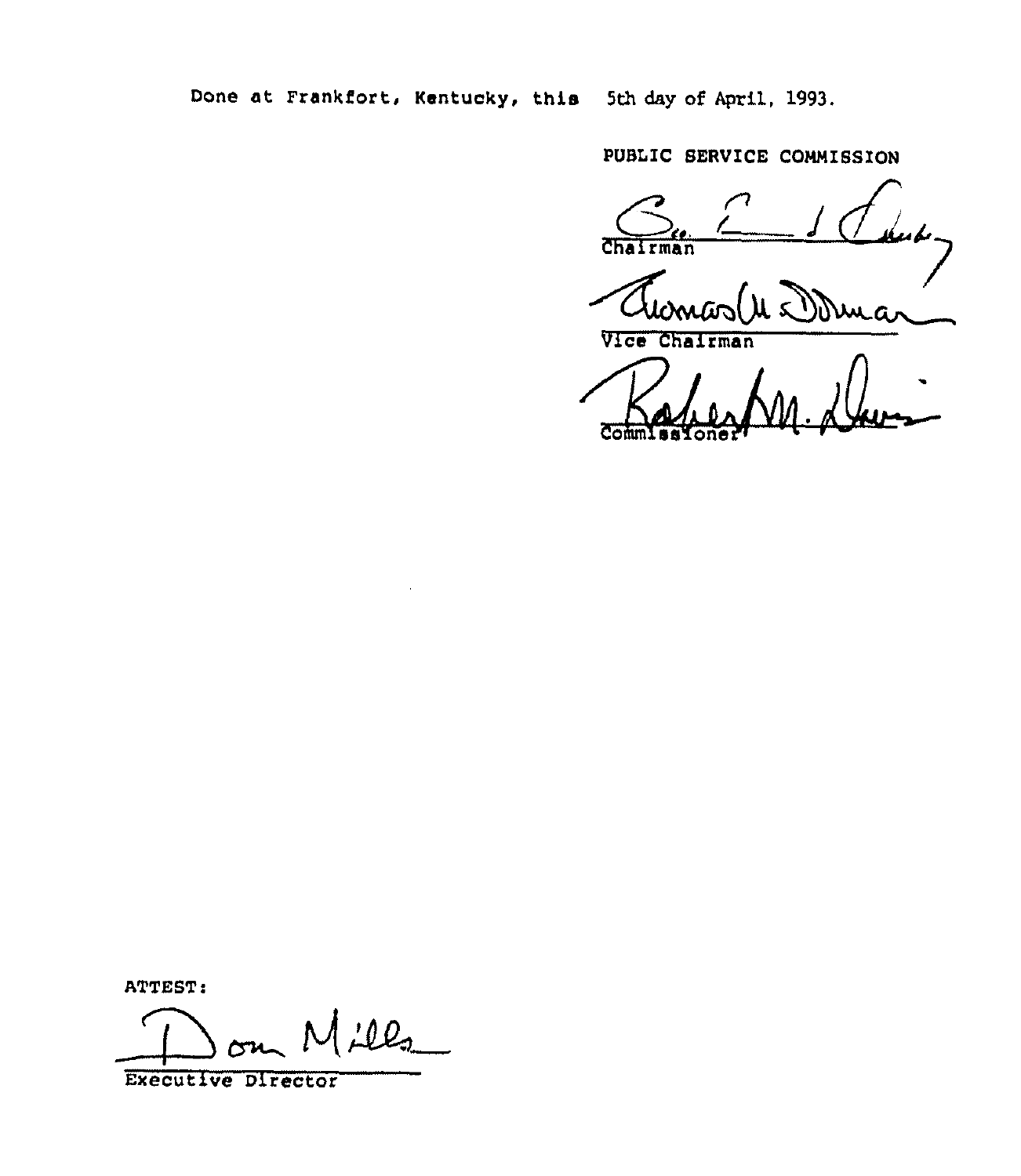#### APPENDIX A

## APPENDIX TO AN ORDER OF THE KENTUCKY PUBLIC SERVICE COMMISSION IN CASE NO. 92-502 DATED April 5, 1993

The following rates and charges are prescribed for the customers in the area served by Fox Creek Rural Electric Cooperative Corporation. All other rates and charges not specifically mentioned herein shall remain the same as those in effect under authority of this Commission prior to the effective date of this Order.

#### SCHEDULE R RESIDENTIAL SERVICE

#### Rates".

| Minimum Bill |  | 30 KWH Per Month  | SS. 56          | - Per Month |
|--------------|--|-------------------|-----------------|-------------|
| Next         |  | 50 KWH Per Month  | 0.12232 Per KWH |             |
| Next         |  | 420 KWH Per Month | 0.06602 Per KWH |             |
| All Over     |  | 500 KWH Per Month | 0.06042 Per KWH |             |

#### SCHEDULE C COMMERCIAL AND SMALL POWER

#### Rates:

| Minimum Bill<br>Next<br>Next<br>Next |  | 30 KWH Per Month<br>50 KWH Per Month<br>20 KWH Per Month<br>900 KWH Per Month | \$5.56 Per Month<br>0.12263 Per KWH<br>0.06633 Per KWH<br>0.08033 Per KWH |  |
|--------------------------------------|--|-------------------------------------------------------------------------------|---------------------------------------------------------------------------|--|
| Next<br>All Over                     |  | 2,000 KWH Per Month<br>3,000 KWH Per Month                                    | 0.07333 Per KWH<br>0.06353 Per KWH                                        |  |

#### SCHEDULE L LARGE POWER SERVICE (50 TO 200 KW)

#### Rates:

|  |  |  |                                       | First 50 KWH Per KW of Billing Demand \$0.06981 Per KWH |  |
|--|--|--|---------------------------------------|---------------------------------------------------------|--|
|  |  |  |                                       | Next 100 KWH Per KW of Billing Demand 0.06581 Per KWH   |  |
|  |  |  | Over 150 KWH Per KW of Billing Demand | 0.05591 Per KWH                                         |  |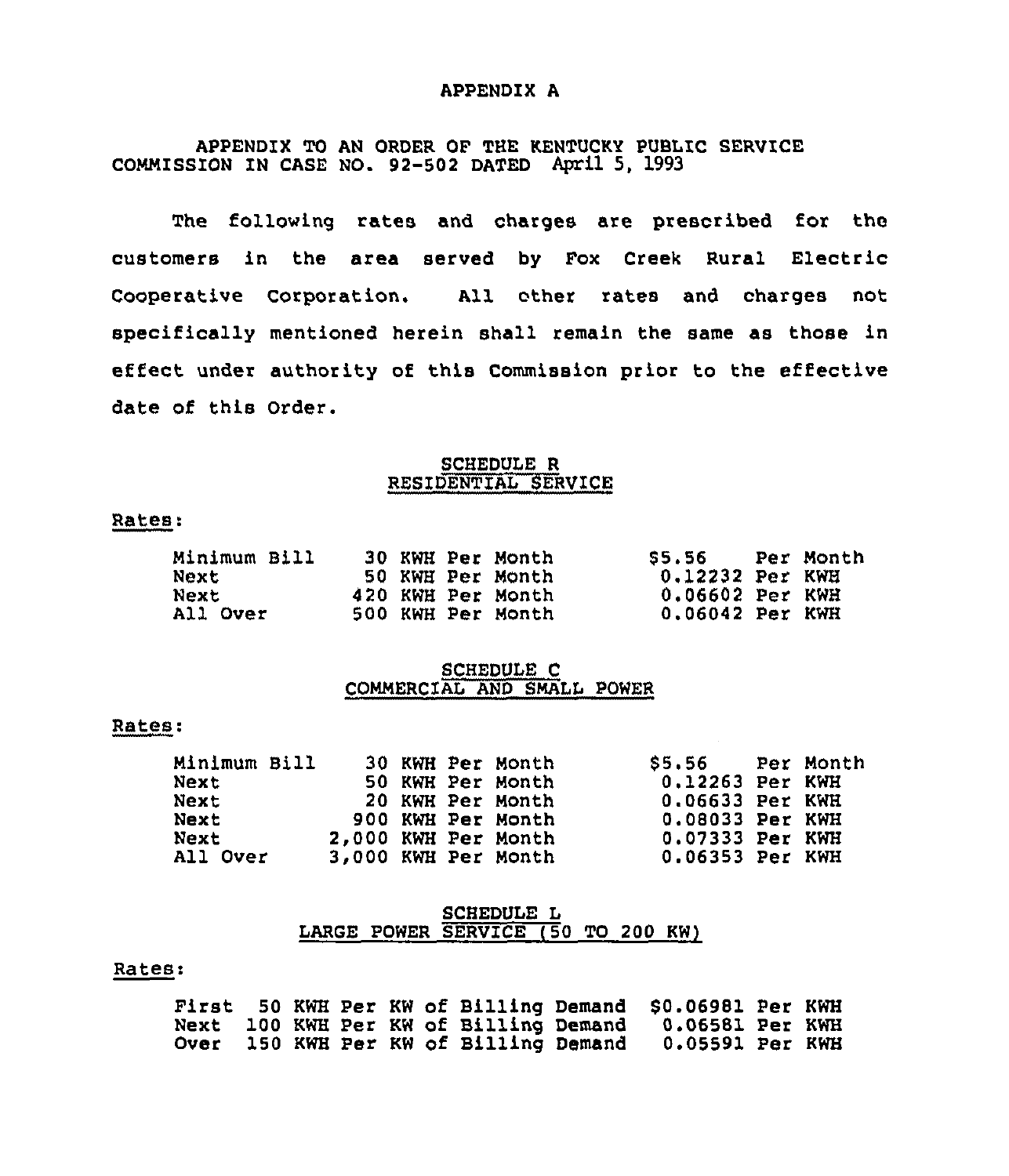#### SCHEDULE A RURAL LIGHTING AND COMMUNITY STREET LIGHTING

Service for the above unit shall be unmetered and billed on<br>the member's monthly bill for other electrical service furnished by the Cooperative at the rate of \$5.29 each and every month.

#### SCHEDULE R2 RESIDENTIAL MARKETING RATE

#### Rate<

All KWH

\$ 0.03625

SCHEDULE Cl LARGE INDUSTRIAL  $(1,000$  TO 4,999 KW)

## Ratei

Energy Charge 50.03161

SCHEDULE C2 LARGE INDUSTRIAL  $(5,000$  TO 9.999 KW)

Rate:

Energy Charge 50.02661

SCHEDULE C3 LARGE INDUSTRIAL (OVER 10,000 KW)

## Rate:

Energy Charge  $$0.02561$ 

<u>SCHEDULE M</u> COMMERCIAL AND XNDUSTRIAL POWER SERVICES  $(201 - 500$  KW)

## Rate:

Energy Charge<br>First 425 KWH's of Billing Demand All Over 425 KWH's of Billing Demand \$0.04457 Per KWH 0.03668 Per KWH